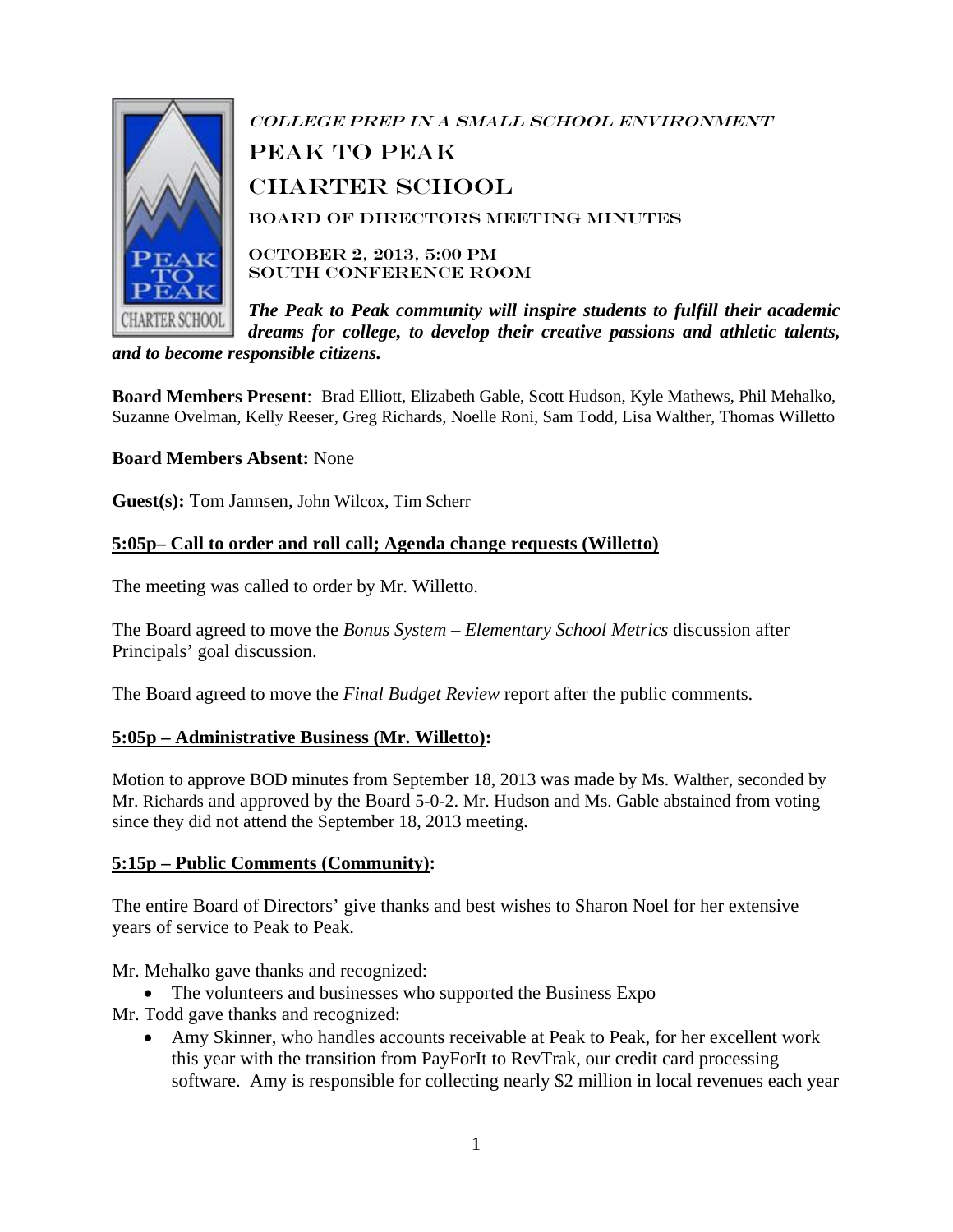and has the highest collection rates in the school's history. She has also done a marvelous job with fee collection at school registration. Thanks Amy!

Ms. Ovelman gave thanks to:

- Board of Directors for their flexibility after the flood.
- Tim Scherr for his continued efforts and input into the Middle School's Unified Improvement Plan (UIP).
- Grade level leaders, Vicki Hankey, John Steinbauer, Yolanda Meiler, for working on and accomplishing this year's goals.
- Kurt Schaefer and Bob Connors for continuing to provide unique learning experiences for our students.

Mr. Elliot gave thanks to:

• Sam Todd, Kelly Reeser, Sheryl Shafer and Ronda Kelley for Sunday's Board of Director's retreat.

Mr. Hudson gave thanks to:

• Suzanne Ovelman, Kyle Mathews, and the secondary staff for their efforts at secondary parent-teacher conferences.

Mrs. Gable gave thanks to:

- Hiring and Organizational Development (HOD) committee and Deea Frisbie for their endless hard work, professionalism and commitment. Mrs. Frisbie has simply reenergized the HOD committee, including its newest engaged members.
- Karen Tomanek for her planning and handling of the College Day efforts and organization.
- Peak to Peak founders' Sheryl Shafer and Ronda Kelley for their presentation and support of the Board of Director's retreat; as well as their role in Peak to Peak's very existence.

Ms. Walther gave thanks to:

• The Student Council and the members of the Volunteer Committee for flood effort. Ms. Reeser gave thanks to:

- Sheryl Shafer and Ronda Kelley for their support to the Board of Director's retreat.
- Mr. Willetto gave thanks to:
	- Sam Todd, Elizabeth Begley and Cheryl Sack for their attitude and perseverance in sustaining kitchen operations while backfilling responsibilities since Sharon Noel's retirement.

Mr. Richards gave thanks to:

- Teachers and staff for B2S night
- Mr. Scherr gave thanks to:
	- Middle school staff for their commitment to the Unified Improvement Plan (UIP) process.

Mr. Scherr also noted that:

• The magazine 5280 had incorrect data regarding Peak to Peak's performance. This data was already recognized incorrect by the Executive Leadership Team and a response has been sent to *5280* and acknowledged.

Mr. Mathews gave thanks to:

• The High School Student council for the homecoming events this week. He noted that the Powder Puff event was excellent, harmless, fun and culture building.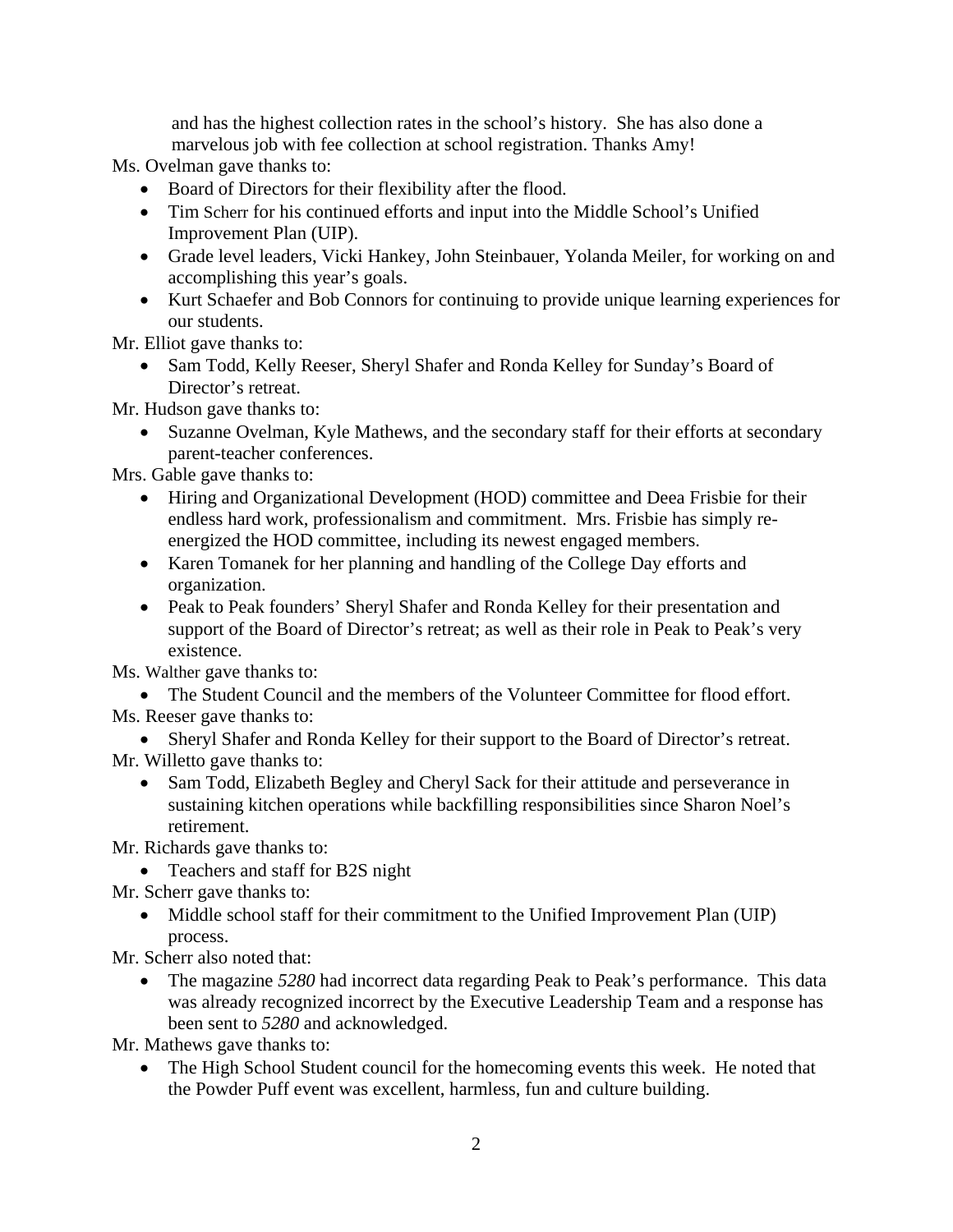Ms. Roni gave thanks to:

- Parents, accountability members, and the Board members for their inputs and efforts in developing the Elementary School's Unified Improvement Plan (UIP) goals.
- Melissa Christensen for arranging the Elementary School conferences.
- Learning services staff and the Problem Solving Teams (PSTs) for their support during conferences
- Renay Ulibarri, Peak to Peak custodian, for going above and beyond every day.
- Health room staff for developing a plan that identifies health concerns attached by picture for each student. This has been a major endeavor and is needed for emergency plans.

## **5:20p Final Budget Review (Todd)**

Mr. Todd reviewed and summarized the budget for 2013-2014. Mr. Todd summarized the budget and budget contributors as follows:

- Peak to Peak's 2013-2014 total budget is ~\$15M.
- A carryover of \$295K from last year's budget was used to pay for Peak to Peak's IT upgrades over the summer.
- The 2013-2014 budget includes \$65K for contingency.
- Peak to Peak's enrollment is flat, as by design, based on BVSD Charter limitations.
- Revenue from Per Pupil Revenue (PPR) is up 2.7 % from 2012-2013.
- Revenue from Mill Levy Override is up 1.6% from 2012-2013.
- Peak to Peak's cash reserves at the end of 2012-2013 was \$3.3M.
- The 2013-2014 budget allows for an increase of 4% for instructional staff salaries.
- Administration costs represent 17% of the 2013-2014 budget.
- Facilities costs are down.
- Purchased services from Boulder Valley School District (BVSD) are up due to IT purchase service costs.

Mr. Todd reported on Referendum 66. Referendum 66 includes additional funding for public schools in Colorado and is on Colorado's November 2013 election ballot. Mr. Todd summarized the following regarding Referendum 66:

- The Colorado Department of Education (CDE) projection estimates that Peak to Peak would receive \$1.2M additional funding if Referendum 66 is passed.
- Capital construction funding in Referendum 66 is across the board.

Mr. Todd agreed to write white paper on Referendum 66 and its impact to Peak to Peak.

## **5:38p Executive Director of Education (EDE) and Executive Director of Operations (EDO) Goals discussion(Reeser/Todd)**

Ms. Reeser reported on her goals for the 2013-2014 school year. Ms. Reeser summarized her goals as follows:

- Develop, implement and align Peak to Peak's goals as a K-12 school.
- Increase executive leadership skills through mission focus, collaboration, data driven performance feedback.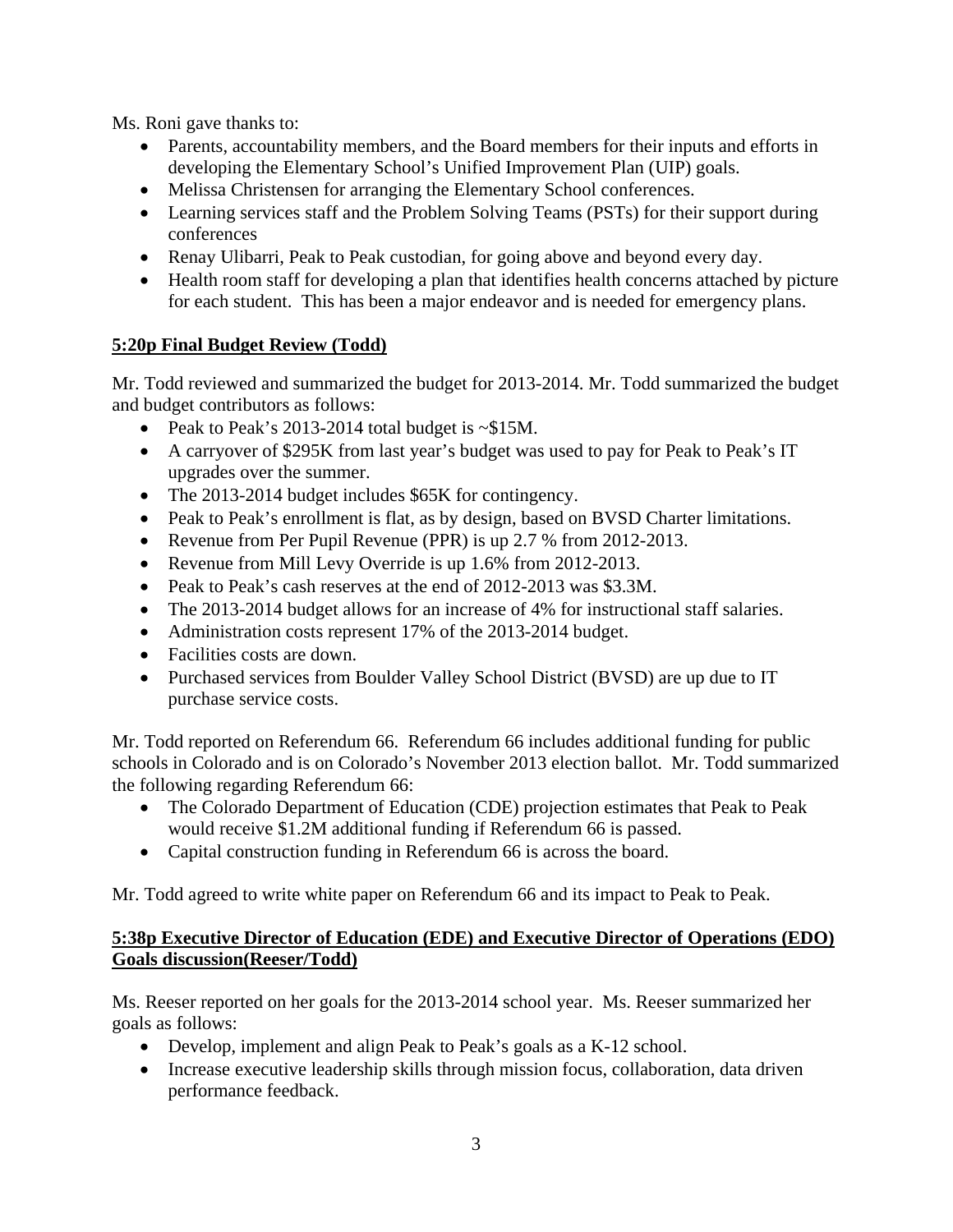- Develop strategic planning with focus on Key Performance Indicators (KPIs), K-12 curriculum alignment with Elementary, Middle School and High School Principals' inputs.
- Lead a Professional Learning Community (PLC) group that is focusing on staying abreast of current trends, best practices and research in K-12 education.
- Increase the effectiveness of external and internal relationships by institutionalizing engagement.
- Develop school culture through positive relationships. This will include working with Principals to support their professional growth.
- Refine processes and structures.
- Support counseling department for RAMP certification (cert by 2015).
- Partner with the BOD and develop a long term succession planning and organization.

Mr. Todd reported on his goals for the 2013-2014 school year. Mr. Todd summarized his goals as follows:

- Increase school revenues through the Advancement Office
- Continue facilities planning to extend life of existing resources
- Continue finances good stewardship
- Increase nutrition and support of food service
- Increase employee satisfaction by working with Human Resources
- Continue to improve external/national reputation of the school.

# **High School Principal Goals (Mathews)**

Mr. Mathews reported on his goals for the 2013-2014 school year. Mr. Mathews summarized his goals as follows:

- Model and promote instructional leadership to improve the quality of instruction in the high school and across school levels.
- Develop and support professional learning opportunities for master teachers on and off campus in order to improve the quality of instruction.
- Promote positive school culture and the quality of relationships in the high school and between school levels.
- Develop strategic use of available budgets, and improve communication, to promote a safe, well-managed and entrepreneurial learning environment.
- Develop leadership capacity from within, and pursue leadership opportunities outside of Peak to Peak to improve the quality of the learning environment. This includes identifying new 6-12 curriculum options and resources going forward.

HS needs – Students are driven to take more classes – mission driven. FTE impacts related to same.

# **Middle School Principal Goals (Ovelman)**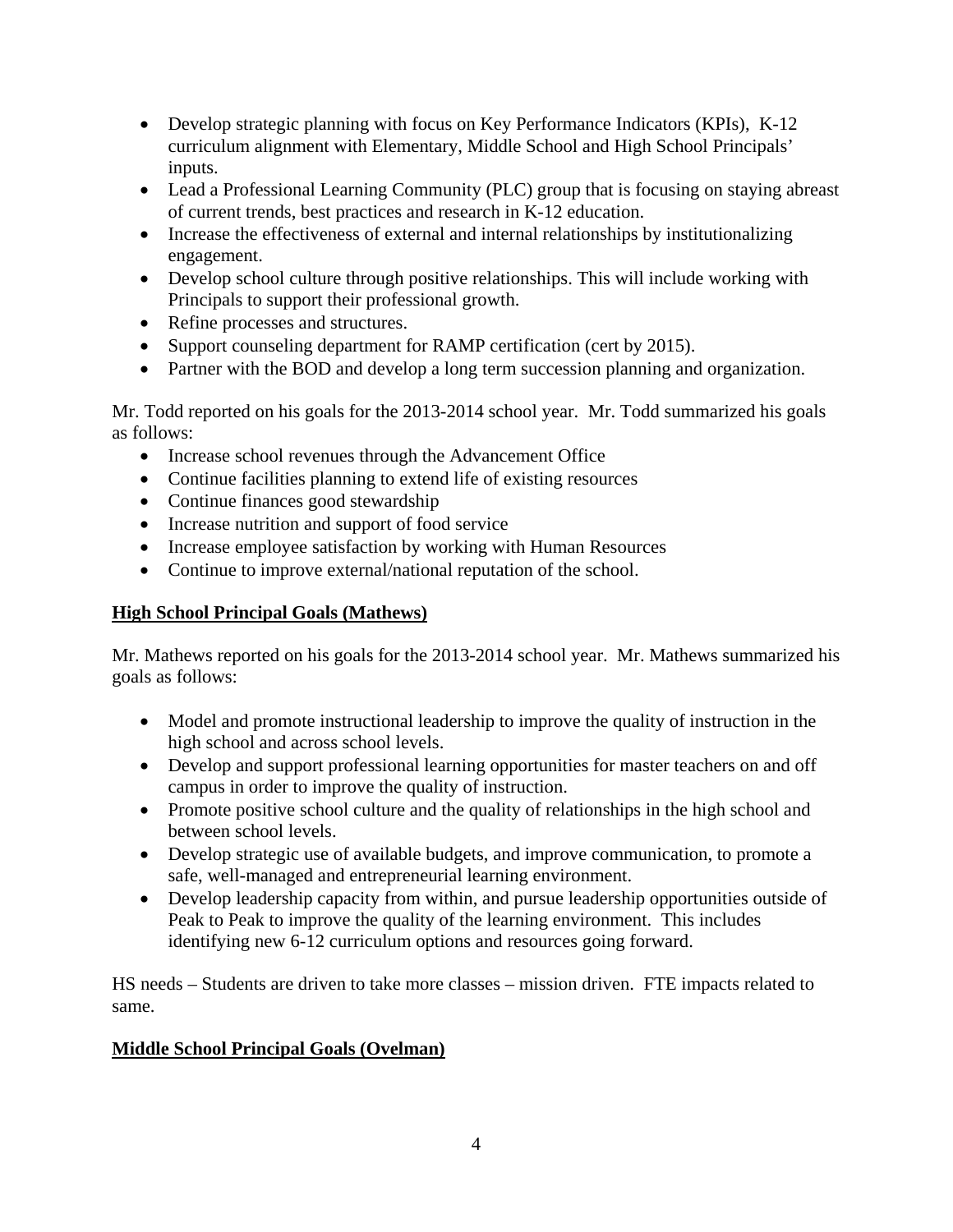Ms. Ovelman reported on her goals for the 2013-2014 school year. Ms. Ovelman summarized her goals as follows:

- MS directly driven by KPI and UIP.
- Instructional goals are in UIP third year for reading focus, additional focus for 2013.14 will include math and writing .
- Instructional goals include increasing teachers' efficacy with scaffolding and sheltered instruction – tailoring instruction to the student readiness level.
- Staff development provide targeted training for staff that meets the PGO/P goals of the staff.
- School culture continue to define and refine an open, welcoming culture and provide strong relationships with the students, parents and staff.
- Provide meaningful opportunities for parents to be involved in MS.
- Prof. Development finding opportunities beyond the walls of P2P by attending and/or presenting at charter schools.

MS Needs – Could use more paras but existing resources are working. Staff would like more access to outside professional resources and training. Allow veteran teachers to have experiences/receive training to bring back to P2P.

## **Elementary School Principal Goals (Roni)**

Ms. Roni reported on her goals for the 2013-2014 school year. Ms. Roni summarized her goals as follows:

- Improve Elementary School writing skills and close the writing gap between male and female students.
- Develop a writing intervention program similar to the existing math and reading programs. This may require an additional Full Time Equivalent (FTE) support.
- Find a replacement math test for the Galileo test. (In 2013, BVSD decided not to fund the Galileo test program in 2013-2014.) This may require finding additional funds to support a new test.
- Improve school culture through training students how to problem solve and empathize with each other, identify adults they can trust, how to ask for help and how to empower by-standers through "Stand Up and Speak Out" lessons and modeling..
- Improve communications with parents about brain-based achievements.
- Communicate the importance of physical activity within the Elementary Community.

# **6:25 Bonus System – Elementary School Metrics (Roni)**

Ms. Roni presented an analysis that indicates the instructional bonus structure for overall Elementary School performance is driven more by student population factors than by Elementary School performance. Ms. Roni proposed using a weighted average of grade 5 test scores versus the current target threshold level to incorporate all the students in the data. The weightings in the average would be based on unsatisfactory, partially proficient, at grade levels and above grade level, . She noted that the current threshold target level has only been achieved once in the last